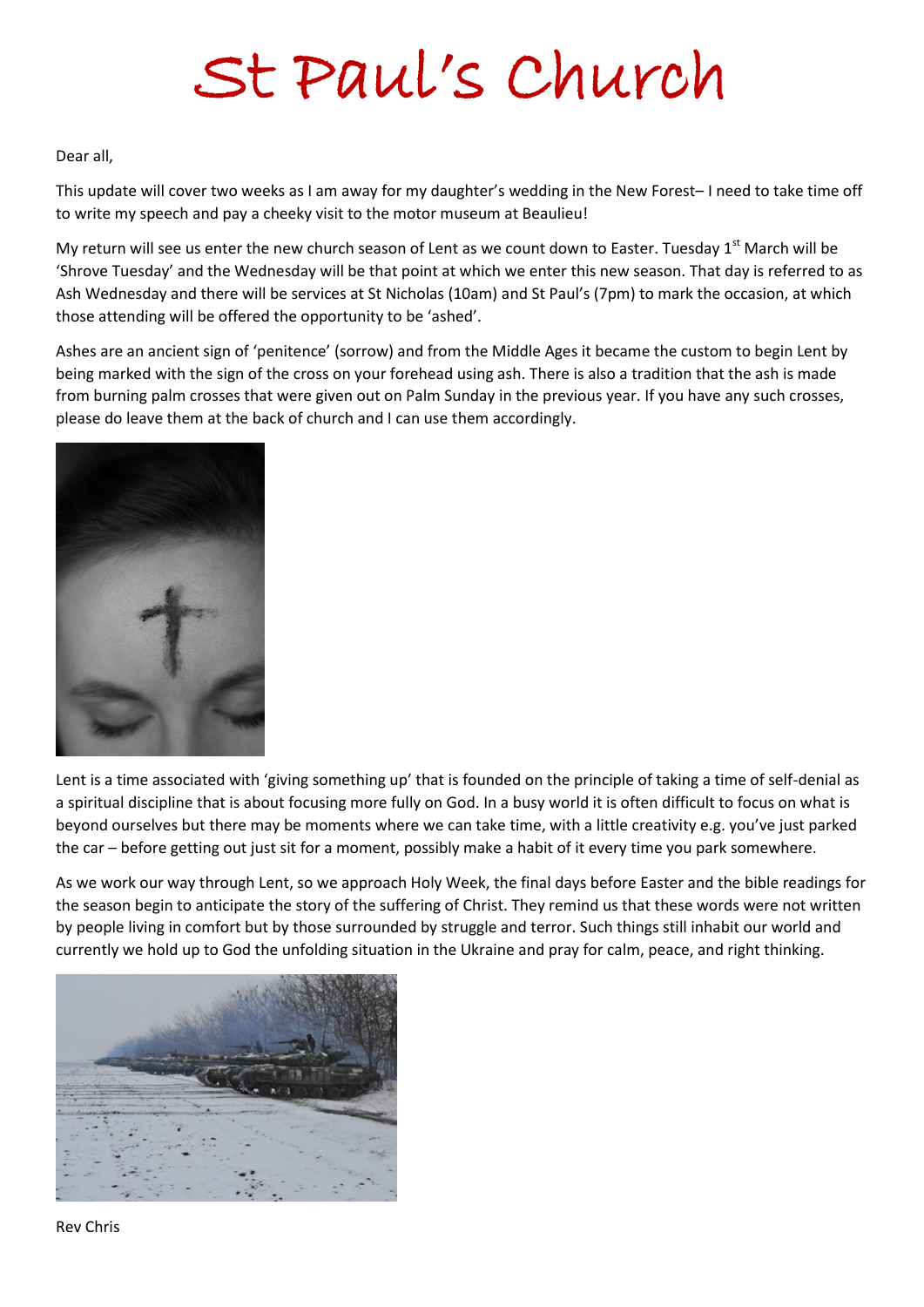#### **LIVING IN LOVE AND FAITH - A FIVE WEEK COURSE FOR LENT**

An exploration of Christian teaching and learning about identity, sexuality, relationships, and marriage. The church is very aware that issues of gender and sexuality are intrinsic to people's experience, their sense of identity, their lives, and their loving relationships.

## **BEGINS WEDNESDAY 9th MARCH, 7.30pm, ST NICHOLAS CHURCH**



#### INTRODUCTORY VIDEO

<https://www.churchofengland.org/resources/living-love-and-faith/about-living-love-and-faith>

## **FORTHCOMING SERVICES**

#### *All services are in church, zoom is available on some services.*

#### **SUNDAY 20th FEBRUARY**

10 am ALL-AGE WORSHIP – Rev Anthea (Zoom)

#### **SUNDAY 27th FEBRUARY** 10 am HOLY COMMUNION – Rev Robin Williamson (Zoom)

#### **WEDNESDAY 2<sup>nd</sup> MARCH**

10 am ASH WEDNESDAY SERVICE WITH ASHING & COMMUNION - Rev Chris (St Nicholas)

7 pm ASH WEDNESDAY SERVICE WITH ASHING & COMMUNION - Rev Chris & Rev Anthea (St Paul's)

#### **SUNDAY 6 th MARCH**

10 am CAFE WORSHIP – Gwyn McPherson

**SUNDAY 13th MARCH** 10 am ALL-AGE COMMUNION – Rev Chris (Zoom)

## **EASTER FLOWERS AT ST PAUL'S**

**Easter is an appropriate time to remember a loved one, relative or friend who has died. If you would like to contribute in this way, please complete a slip and place it with your donation in the envelope provided which you will find at the back of church.**